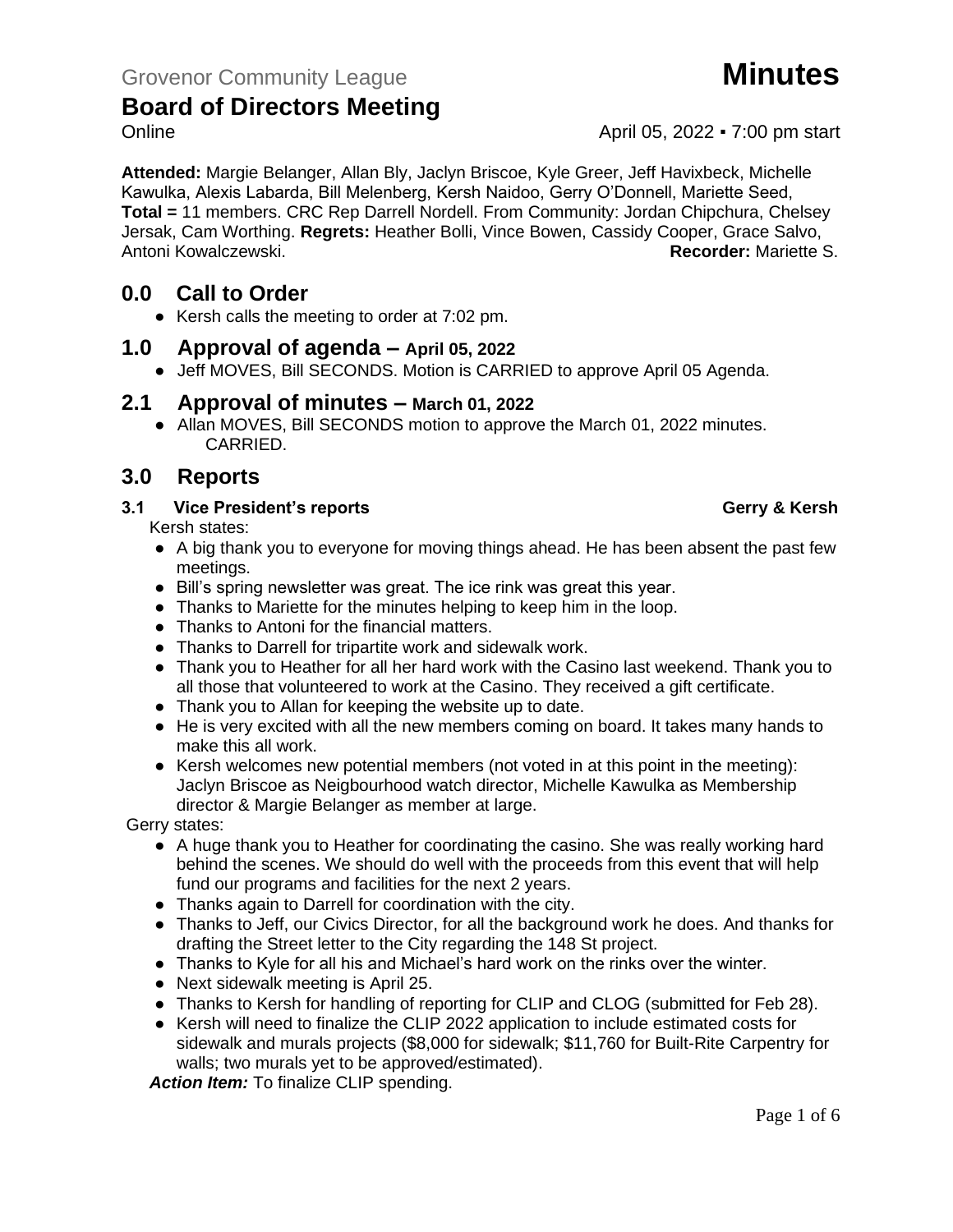#### **3.2 Treasurer's report Antonic Street Antonic Street Antonic Street Antonic Street Antonic Antonic Antonic Antoni**

Antoni reported that:

- Accounts as of February 28, 2022:
	- General Account: \$ 140,026.07
	- Casino Account: \$ 9308.21
- Of note for February:
	- Majority of expenses for ice cleaning.
	- We had a net loss in February but may expect an increase in hall rentals going forward.

*Action Item: Gerry requests signed copy of financial statements & report from Antoni needed for annual report, grants, insurance, etc.*

### **3.3 Civics report Jeff**

Jeff reported that:

- Public hearing was today for the 148 Street rezoning. Vote was 13 0 to move forward the motion for rezoning.
- Jeff Lewis the developer did commit on record to a community working group.
- Many questions were asked in the hearing that were right in the report.
- Next steps are the building and development permits.
- They are proposing to build the smallest units allowed. They are allowed to go up from RA7.

#### *Action Item: n/a*

#### **3.4 City of Edmonton Darrell**

Darrell stated:

- He was at an on-site community meeting last night. It was a hybrid model.
- We are moving forward with the sidewalk project and program delivery project.
- Both Transportation and Development Permitting felt that permitting was not needed.
- Brenda will be at meeting on April 25 at 2:30.
- Green shack program for Grovenor will be in the morning, 10:30-1:00 pm.
- He will find out who we are sharing the day with.
- Kersh states that previously we have shared a summer student with N. Glenora CL.
- City may not be offering that this year, but Darrell encouraged Grovenor to do so on the side.
- Kersh notes that the poles but not the lights were updated on 142 Street.

*Action Item: Darrell to inquire about who we are sharing the Greenshack with.* 

*Action Item: It was suggested we report the crosswalk through 311.*

*Action Item: FRS – Fire and Rescue Services oversees fireworks. Darrell will try civic events.*

*Action Item: Inquire if City can provide us with 2 rain barrels. Darrell to check.*

# **4.0 Old business**

### **4.1 Programs update Cassidy**

Cassidy absent:

● Mariette mentions that an inquiry came by email about setting up a table at local craft fair. Grovenor has not held these in the past. Discuss further with Cassidy.

#### **4.2 4.2 Facilities status update Allan**

Allan reported that:

## Online **April 05, 2022 • 7:00 pm start**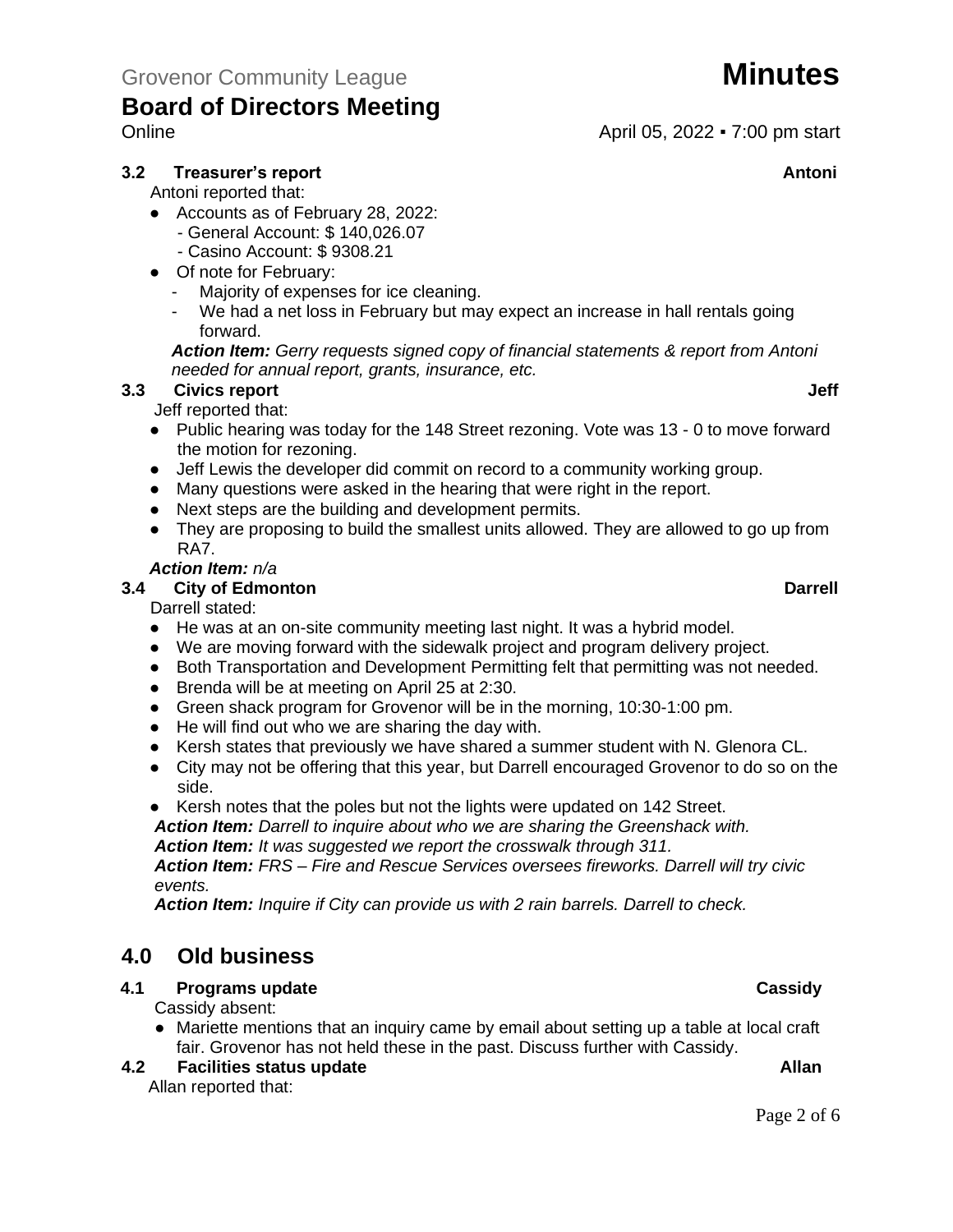### Online **April 05, 2022 • 7:00 pm start**

- He has a quote from Built Rite for preparing the walls at the hall with a plywood base.
- Alex says he just finished a mockup of the murals last night. He used the theme of colorful dogs on one wall and more of a community theme in general for the other mural.
- The location is the south side of the hall and the south side of the rec centre as those murals were tagged. Big blocks of colors invite tags where lots of details discourages it.
- Alex will likely be the painter for Street Labs, so he needs to coordinate his time between the two projects - murals and Street Labs works.
- Alex is collecting designs from the kids at Grovenor school, to have community involvement with crosswalks near 4-way stop.
- David has submitted his Street Labs proposal to the City. Ch Café will be involved.
- Kersh states that funding may be available.
- MOTION by Allan to proceed with quote as provided by Built Rite, \$4800 and \$6400 for south wall of hall and rec centre. Alex SECONDS.
- Allan to follow up with Built-Rite carpentry.
- Cost of murals is yet to come. We only get 50% covered by CLIP grants.
- Alex to give a proper quote once the board approves his mockups.
- Allan is working on quotes for the eaves troughs.
- Amanda requested cameras on west side of rec centre and west side of hall. A 360 degree camera would capture the playground as well.
- If proposal gets approved for Street Labs, there may be a town hall meeting.
- *Action item: Have Built Rite proceed with preparing the exterior walls for murals.*

#### **4.3 Ice Rink status update for 2021-22 season Kyle**

Kyle reported that:

- Overall, it was a good season. Everything went well.
- He is looking forward to getting the sidewalk underway in the summer.
- Omni Sport was to look at the matting as some pieces were becoming unstuck.
- Kyle thinks it didn't get much worse. If they could re-glue them that might help.
- Regarding hockey nets, Gerry to ask City about nets. Rewelding also mentioned by Kyle.
- Suggested to put the existing nets in the Big Bin event if replacement nets are secured first.

*Action item: Gerry to follow up on nets with Darrell.*

# **4.4 Valley Line LRT & EPCOR infrastructure project Allan**

Allan stated:

- He updates the website with the Marigold information.
- There is a staging yard at 143 Street and Stony Plain Rd.
- Most construction will take place when they shut down the bridge over Groat Rd. *Action item: n/a*

#### **4.5** Website update **Allan**

Allan stated:

- The website was not secured. This is now resolved.
- He tries to keep the current events page up to date.

#### *Action Item: n/a*

- **4.6 AHS / EFC Regulations, Guidelines & Best Practices Gerry/All** 
	- No updates.

Page 3 of 6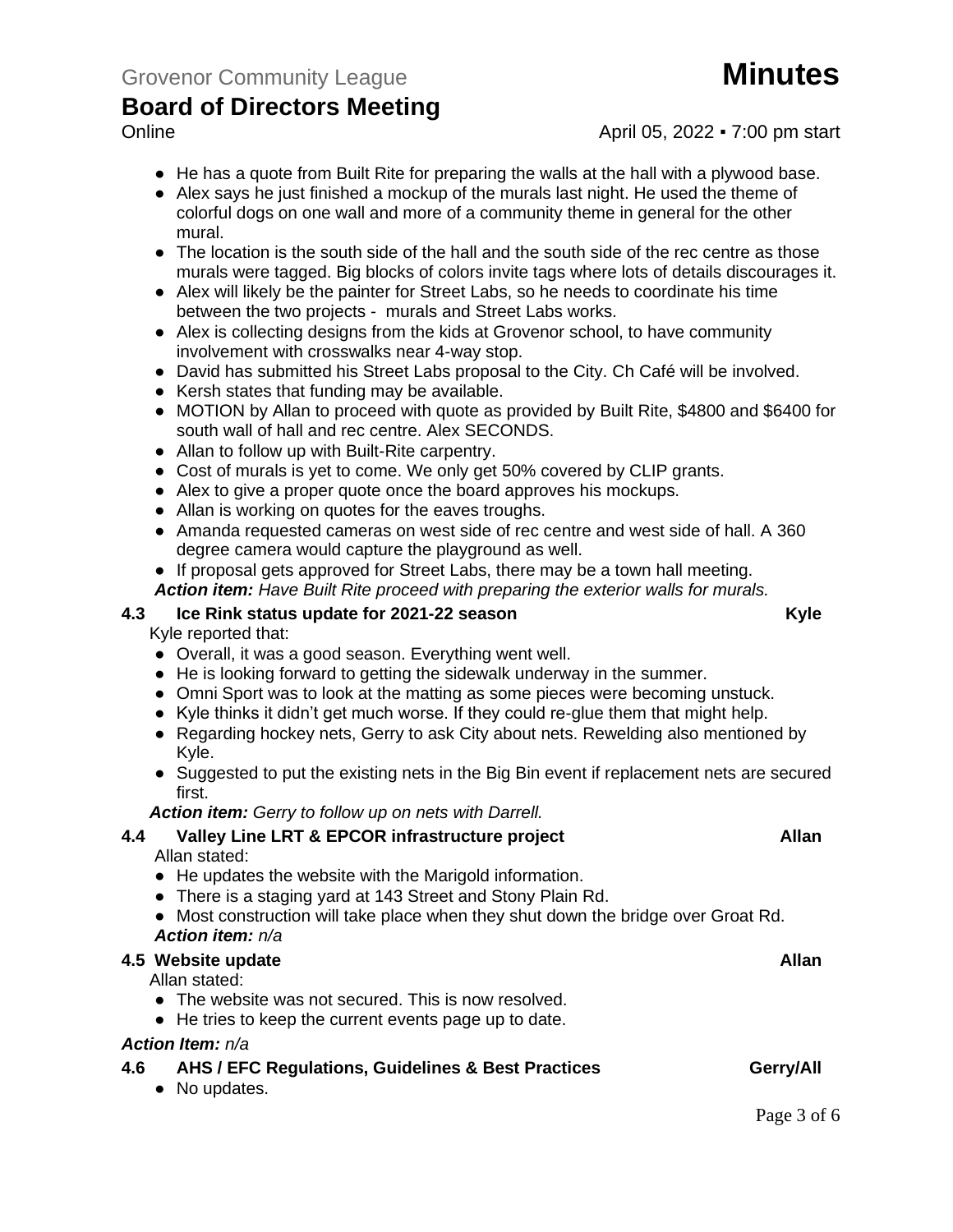● We are pretty much open for business.

### *Action item: n/a*

### **4.7 Street Labs David Roseke**

- Some information reported above in item #4.3.
- *Action item: To book the hall for a meet & greet event.*

### **4.8 Casino 2022 update Heather/Gerry**

Gerry states: See above.

- She has filled many positions but still has a few more to be filled.
- It went into the newsletter and website.
- *Action item: To continue to find more casino volunteers.*

## **4.9 Review of Board Positions on website**

Jeff reports:

● That he is working on it but has nothing to report at present re Civics description.

**4.10 Attracting new board members Kersh/Gerry/Allan** Kersh/Gerry/Allan report:

- We are making progress at this time.
- Please keep talking about it with friends and relatives in community, and how valuable people's assistance is, and that it's a great opportunity to meet people.

### **4.11 Contract updates Gerry/Allan**

● N/A. Take off agenda.

# **5.0 New business**

## **5.1 Nomination of new members Kersh/Gerry Kersh/Gerry**

- Gerry introduces Jaclyn who works with EPS, and puts forward a MOTION to nominate Jaclyn Briscoe's name as Neighbourhood Watch Director. SECONDED by Mariette. Approved.
- Jaclyn is welcomed to the board (her microphone doesn't work).
- Kersh MOVES to nominate Michelle Kawulka as Membership Director. Jeff SECONDS the motion. Approved. Michelle is a longtime Grovenor resident.
- Suggested to Margie to be a Director-at-Large. She accepts nomination. Bill MOVES that Margie be nominated to the role of Director at Large. SECONDED by Allan.
- Admin Director to send new members tutorial for Grovenor emails & Google drive info. *Action Item: Allan to onboard new board members with email addresses and Google info.*
- **5.2 Request for summer hall booking by Occasio Program**
	- MOTION by Allan to allow the hall rental for the Occasio Program run by Autism Society of Edmonton every Tuesday and Thursday this July and August from 8 am to 12 pm. SECONDED by Bill. APPROVED.
	- Allan to let Miriam know that rental can proceed.
	- Greenshack only needs washrooms in rec centre so should not interfere.<br>New Development introduction/proposal behind the chelsey Jersak
- **5.3** New Development introduction/proposal Jeff introduces Chelsey Jersak:
	- The intention is to rezone the lot to be developed at 14327 106 B Ave.
	- Karleen is the lot owner. Chelsey is a planner for Situate. She works for another Jeff and is presenting on the proposal today. This is the first project in Grovenor.
	- The rezoning is currently in review. A four unit row house is planned.
	- A mailout has been done for the neighbours.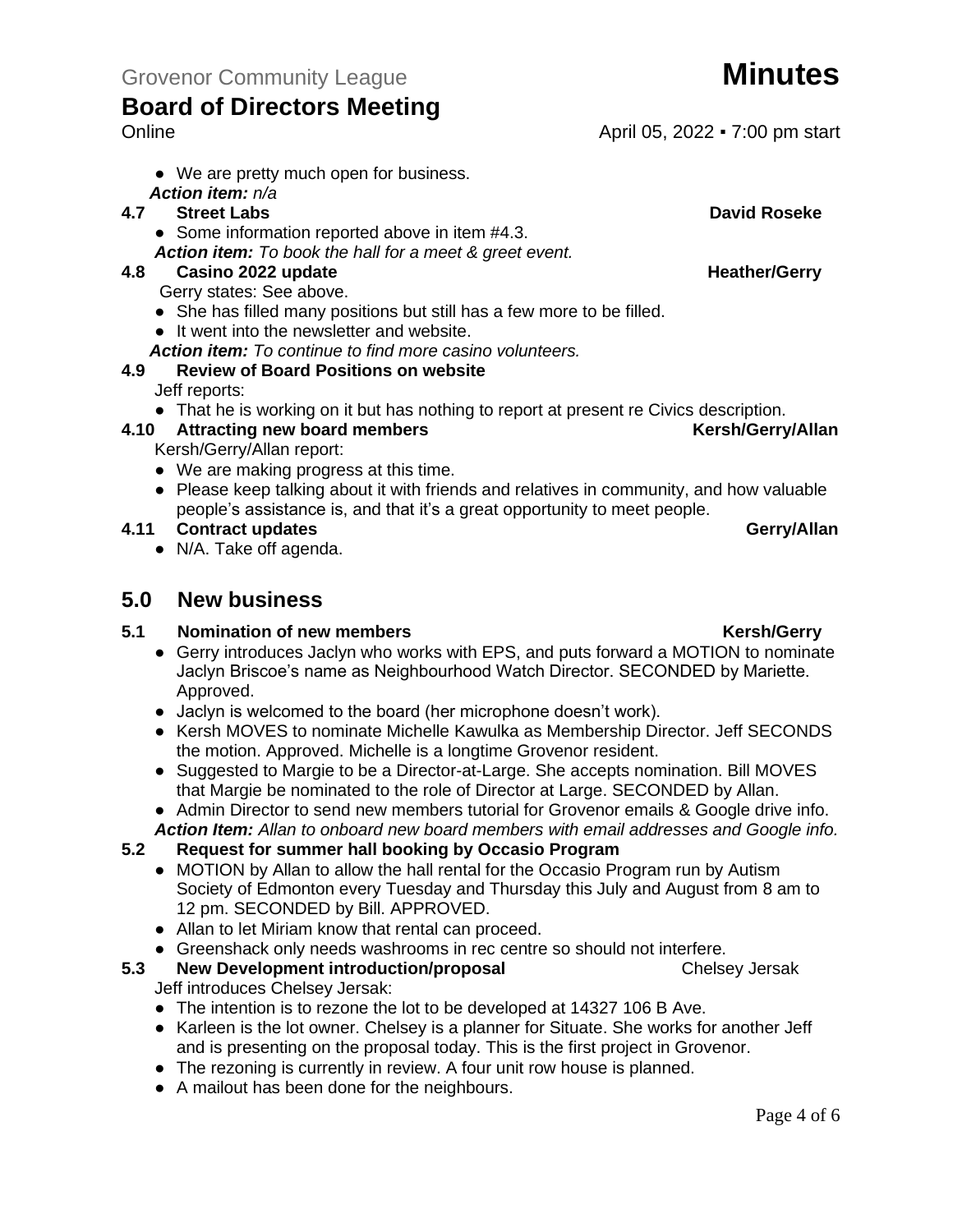

- Online **April 05, 2022 7:00 pm start** 
	- So far there have been four responses from neighbours. Concerns about the laneway.
	- The City of Edmonton city plan encourages intensification. 107 Ave is a corridor and includes one or two blocks back. This is only an RF 3, 5, UCRH (Urban Character Rezoning Housing). This project will meet the UCRH.
	- The mature neigbourhood overlay does apply to the UCRH guidelines.
	- *Action Item: Jeff to plan a separate town hall meeting for this development.*

#### **5.4 Other new business All**

### **6.0 Action Items update (for items not yet covered)**

- Website and hall sign has been updated.
- We have no one doing social media.
- Financial statemeents signed copy in process
- Letter has been drafted.
- Mural mock-ups and estimate in progress.
- In progress for Street Labs.
- Draft budget is done.
- Social meeting
- Rental agreements ongoing. May fall back to our standard documents.
- All other items are in progress. Remove last item.

# **7.0 Next meeting – May 03, 2022 ▪ 7:00 pm**

#### **Adjourned 9:07 pm**

\*Please see the February Income Statement included below.